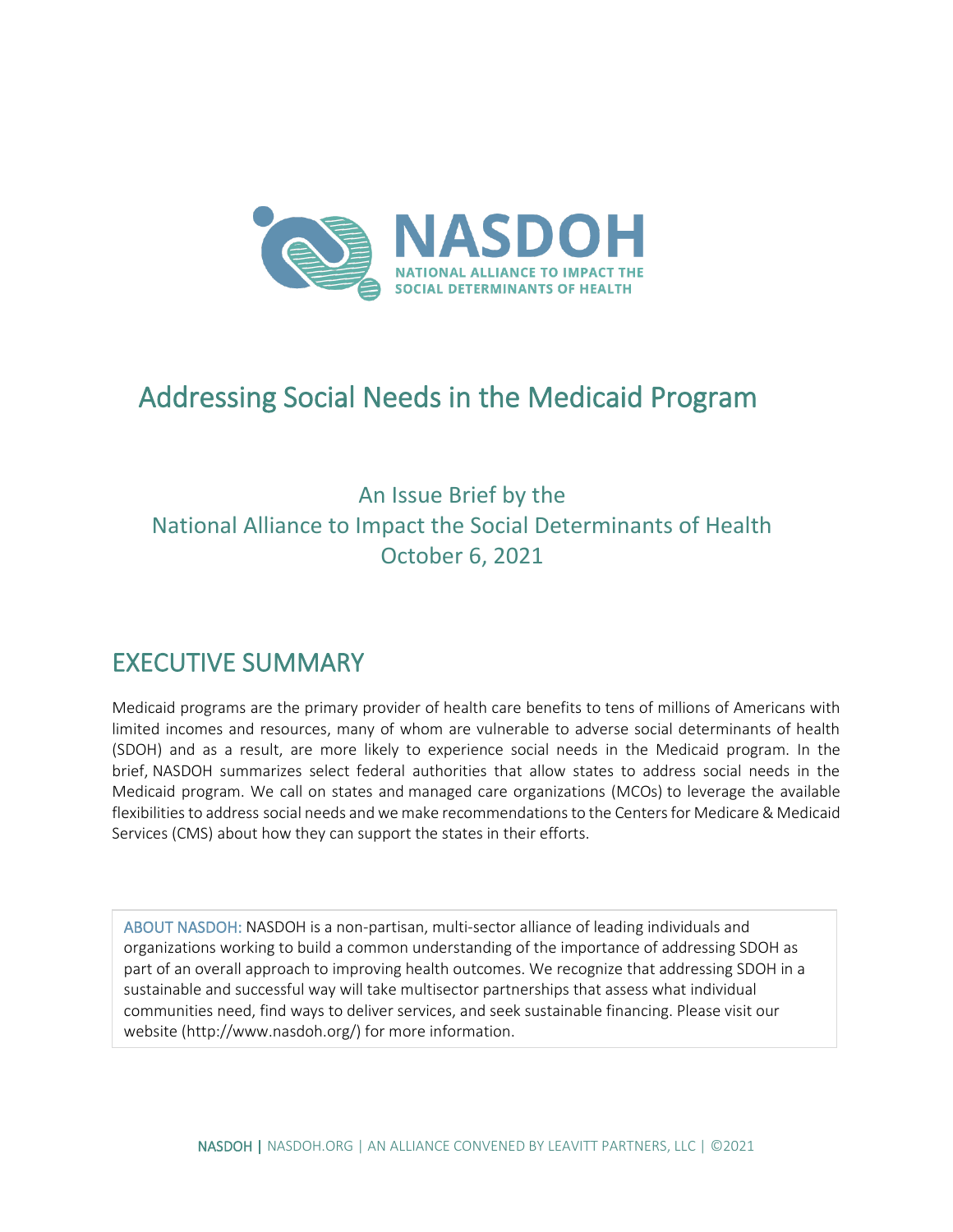# IMPORTANCE OF ADDRESSING SOCIAL NEEDS IN THE MEDICAID PROGRAM

Medicaid programs are the primary provider of health care benefits to tens of millions of Americans with limited incomes and resources, many of whom are vulnerable to adverse social determinants of health (SDOH) and as a result, are more likely to experience housing instability, food and transportation insecurity, and other social risks. A 2019 survey of Medicaid beneficiaries indicated that around two-thirds of survey respondents reported one or more unmet social needs. The evidence demonstrates that these risks combined with having related non-medical health needs, or social needs, impact not just health outcomes, but also health care utilization, and costs.<sup>1</sup> As more and more Medicaid beneficiaries receive their benefits through managed care, both state Medicaid agencies and Medicaid managed care organizations (MCOs) are increasingly focused on impacting these social needs as part of a value-based care strategy.

Over the past decade, the federal government has made it clear that addressing social needs is within the purview of the Medicaid program and consistent with the program's aims. The Medicaid program has a record of addressing non-medical needs, as seen through the provision of long-term services and supports and personal care services. CMS has also approved Section 1115 demonstration waivers for states to leverage their Medicaid programs to address a number of non-medical and social needs. Several state Medicaid programs and Medicaid MCOs are implementing practices and providing services to address those needs. However, more can be done to accelerate progress in states and ensure that federal flexibilities are utilized to meet the needs of millions of American enrolled in Medicaid and improve health.

In this brief, NASDOH summarizes select federal authorities that allow states to address social needs in the Medicaid program. We call on states and MCOs to leverage the available flexibilities to address the social needs specific to their beneficiaries and we make recommendations to the Centers for Medicare & Medicaid Services (CMS) to support the states in their efforts by enabling a broad array of tools and approaches which can be tailored to the needs of beneficiaries served in each state.

 "State Medicaid and CHIP agencies are in a unique position to address SDOH for Medicaid and CHIP beneficiaries, due to the broad range of services and supports, including home and community-based services (HCBS), that can be covered within Medicaid and CHIP programs and the high number of Medicaid and CHIP beneficiaries who face challenges related to SDOH because of low income and other reasons." *- State Health Official Letter, Center for Medicaid & CHIP Services, January* 

*2021* 

This brief focuses on how Medicaid authorities can be used or clarified to address social needs at the individual beneficiary-level, which aligns with the legal requirements that Medicaid services are provided on individual assessment of need.<sup>2</sup> Addressing these social needs will be of benefit to the individuals enrolled in Medicaid and can improve outcomes in the Medicaid program. However, social needs are driven by the underlying conditions in the environments where people are born, grow, live, work, and age, or the

<sup>&</sup>lt;sup>1</sup> Thompson T, McQueen A, Croston M, Luke A, Caito N, Quinn K, Funaro J, Kreuter MW. Social Needs and Health-Related Outcomes Among Medicaid Beneficiaries. Health Educ Behav. 2019 Jun;46(3):436-444. doi: 10.1177/1090198118822724. Epub 2019 Jan 17. PMID: 30654655. Retrieved from https://pubmed.ncbi.nlm.nih.gov/30654655/

<sup>2</sup> 42 C.F.R. § 440.230(d); Centers for Medicare & Medicaid Services (CMS). (2021). Social Determinants of Health State Health Official Letter. Retrieved from: https://www.medicaid.gov/federal-policy-guidance/downloads/sho21001.pdf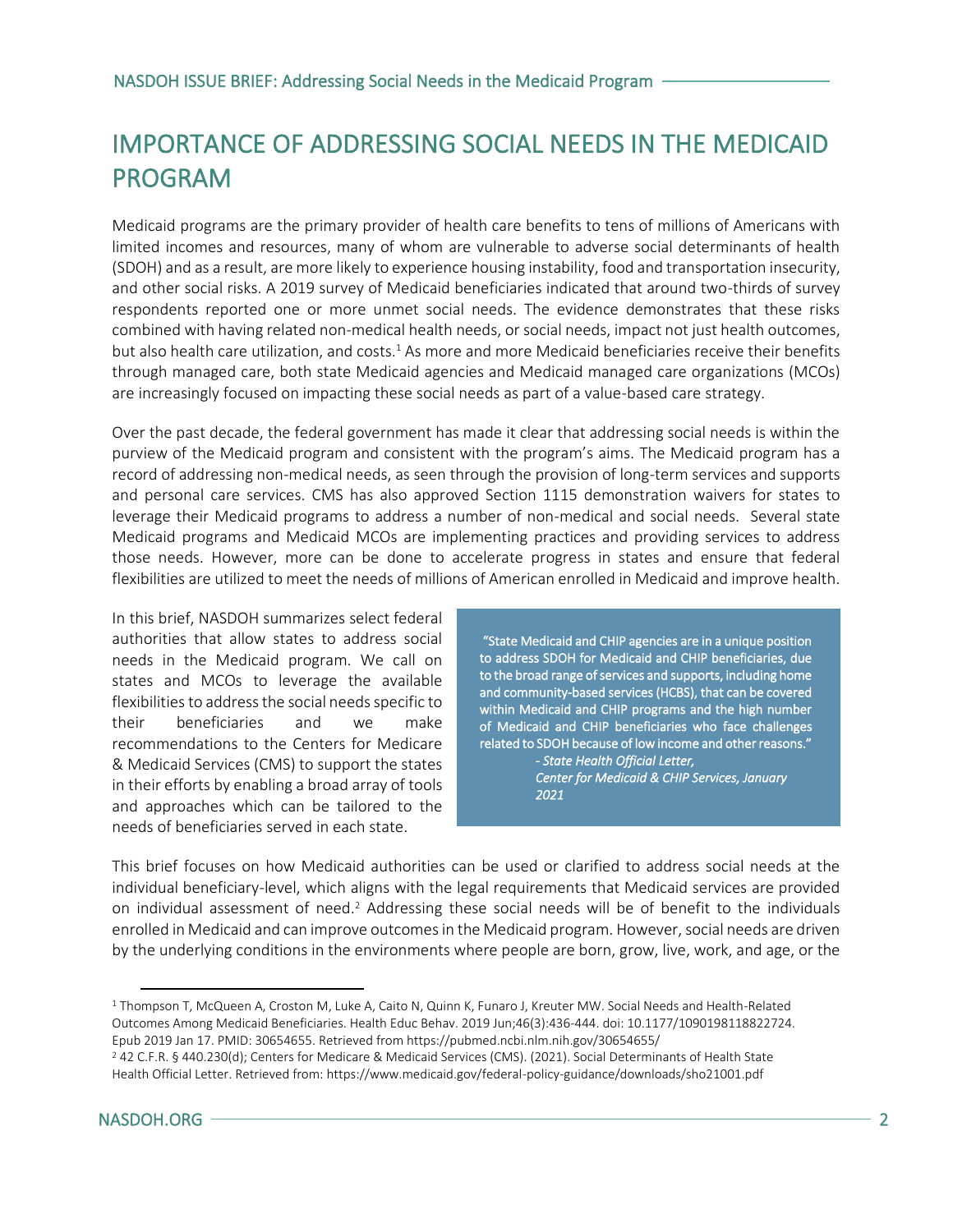"social determinants of health." Addressing SDOH requires larger systemic changes at both the state and federal level; NASDOH has discussed this and proposed recommendations in a [previous publication.](https://nasdoh.org/wp-content/uploads/2020/12/Pooled-Funding-Brief_FINAL.pdf) In focusing this brief on addressing social needs in the Medicaid program, we recognize the importance of making rapid progress within existing authority, which we believe can be done concurrently to laying the groundwork for further progress in addressing more fundamental social determinants of health.

SOCIAL NEEDS: The immediate non-medical needs of an individual. Efforts to address social needs provide invaluable assistance to individuals – for example, providing food, housing, and transportation to a person or their family – but not the underlying economic or social conditions that lead to social needs. $3$ 

SOCIAL DETERMINANTS OF HEALTH: The conditions in the environments where people are born, grow, live, work, and age that affect health outcomes and risks; and the broader systems that shape those conditions, including social, political, and economic programs, and policies.<sup>4</sup> Efforts to address SDOH prioritize the underlying social and economic conditions in which people live, rather than the immediate needs of any one individual.<sup>5</sup>

# SELECT AUTHORITIES ALLOWING SOCIAL NEEDS TO BE ADDRESSED IN MEDICAID AND EXAMPLES FROM THE FIELD

States have broad flexibility to design Medicaid programs that meet each state's needs and policy goals. Through several authorities, CMS permits states to design benefits, delivery approaches and financing strategies to address social needs in the Medicaid program. In January of 2021, CMS released a letter to State Officials outlining the key authorities and consolidating guidance to states on how these authorities can be used to address social needs, including:

- Medicaid managed care rule provisions, which encourage or require Medicaid managed care organizations (MCOs) to address social needs;
- Section 1915 Home and Community-Based Services (HCBS) waivers, which can be used to address nonmedical needs of individuals to facilitate their opportunity to live and work in the community if they would otherwise need institutional care; and,
- Section 1115 Demonstration waivers, which provide states flexibility to address or incorporate social needs interventions into their Medicaid programs.<sup>6</sup>

Additionally, there are existing and emerging alternative payment and innovation models, which seek to assess the impact of addressing non-medical needs, such as care coordination, screening services, referral services, community navigation services, and more, on health care costs and utilization.

<sup>3</sup> Castrucci, B., & Auerbach, J. (2019). Meeting individual social needs falls short of addressing social determinants of health. Health Affairs Blog, 10.

<sup>4</sup> World Health Organization. (2008). Closing the gap in a generation: Health equity through action on the social determinants of health. World Health Organization.

<sup>5</sup> Castrucci, B., & Auerbach, J. (2019). Meeting individual social needs falls short of addressing social determinants of health. Health Affairs Blog, 10.

<sup>6</sup> Centers for Medicare & Medicaid Services (CMS). (2021). Social Determinants of Health State Health Official Letter. Retrieved from:<https://www.medicaid.gov/federal-policy-guidance/downloads/sho21001.pdf>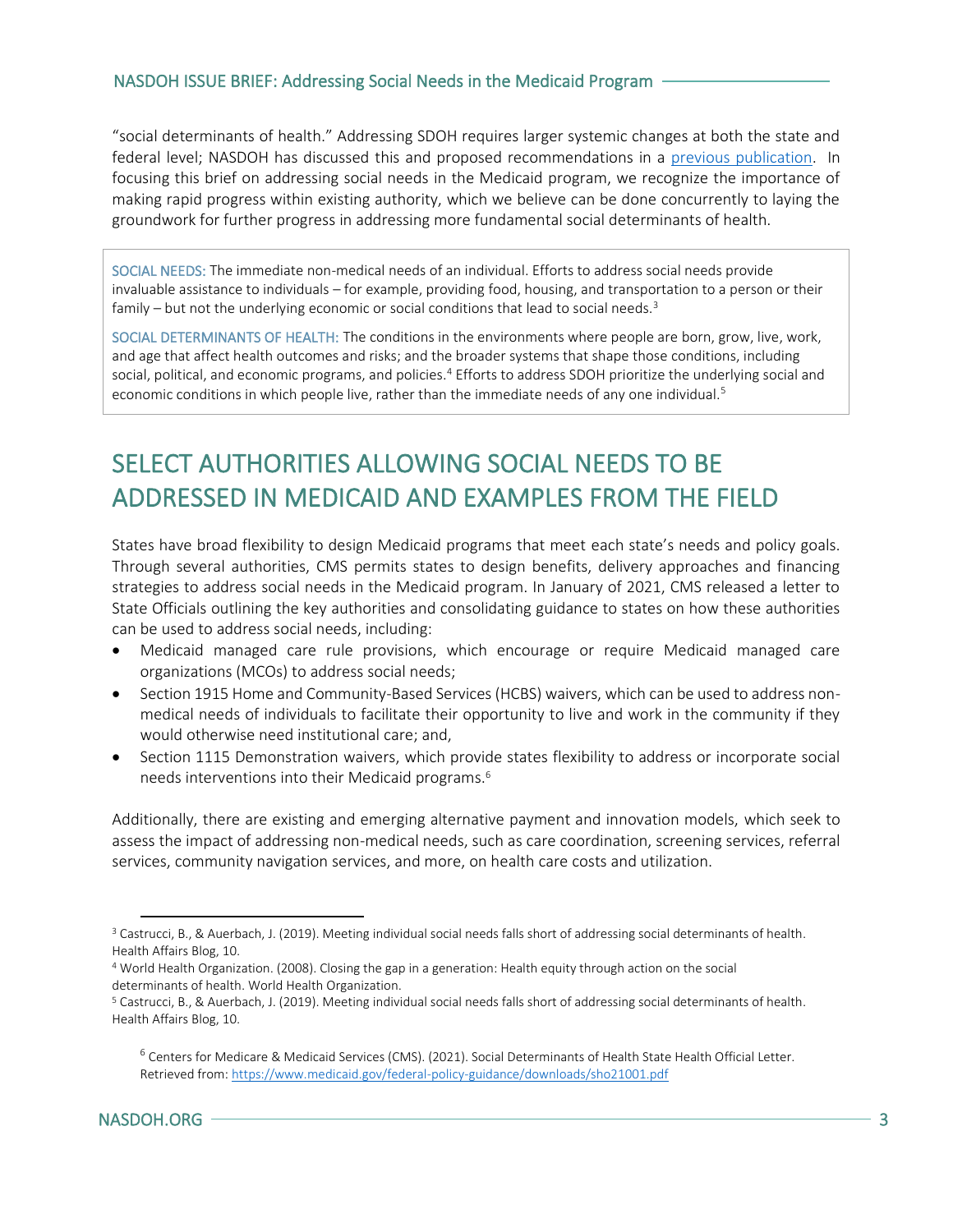### NASDOH ISSUE BRIEF: Addressing Social Needs in the Medicaid Program

In the appendix, we summarize these authorities, which are being leveraged in the field, in greater detail.

# CALL TO ACTION

Despite expanded flexibilities and allowances to address social needs in Medicaid and some uptake across states, the proliferation of efforts remains uneven. For example, a recent review of SDOH Initiatives in managed care contracts and 1115 waiver demonstrations found that more than 20 states incorporate social need in care management requirements for MCOs but 10 or fewer states are using 'leading edge practices' as allowed by Medicaid managed care regulation to encourage MCOs to address social needs. Only 16 states are pursuing 1115 waivers to test innovative SDOH models through pilot programs and delivery system. <sup>7</sup>

It is essential that more state-based efforts are deployed given their potential impact on health outcomes. NASDOH calls on state Medicaid agencies and Medicaid MCOs to continue to prioritize and take up the afforded allowances to address social needs services in Medicaid and offers the following recommendations.

MEDICAL LOSS RATIO (MLR): Insurance companies spend premium dollars on clinical services, quality improvement activities, administrative costs, and profits. The medical loss ratio (MLR) is the proportion of premium revenues spent on clinical services and quality improvement. The ACA set Federal standards on the MLR numerator, or the percentage of premiums which must be spent on medical and quality improvement activities; a Medicaid MLR was adopted in 2016.

"IN-LIEU- OF" SERVICES: "In-lieu-of" services are medically appropriate and cost-effective services MCOs may cover as an alternative to state plan services or settings. "In-lieu-of" services are covered by Medicaid and can be included in capitation rates and incurred claim toward to numerator of the MLR.

VALUE-ADDED SERVICES: Extra benefits offered to Medicare beneficiaries by MCOs beyond the required Medicaidcovered services. Value-added services can be medical or non-medical and may include routine dental, vision, podiatry, and health and wellness services. Value-added services are not covered by Medicaid nor are they included in the capitation rate, but they can count as incurred claim toward to numerator of the MLR if they improve health.

#### State Medicaid Agencies

#### *1. Integrate clear and specific expectations to address social needs into state Medicaid Managed Care Contracts.*

As noted, there are several mechanisms within the Medicaid managed care authorities that can be used to incentivize MCOs to cover services to address social needs. <sup>8</sup> More states should take up

https://www.manatt.com/insights/press-releases/2020/sdoh-integration-and-innovation-a-manatt-health-re <sup>8</sup> NORC Medicaid Managed Care Learning Hub. (2020). Key Findings from the Medicaid MCO Learning Hub Group Discussion Series and Roundtable – Focus on Social Determinants of Health. Retrieved from:



<sup>7</sup> Dutton, M., Newman, D., Ferguson, M., Mann, C. (2020). In Pursuit of Whole Person Health: A Review of Social Determinants of Health (SDOH) Initiatives in Medicaid Managed Care Contracts and 1115 Waivers,

Select Highlights from Manatt's National Survey. Manatt Health. Retrieved from: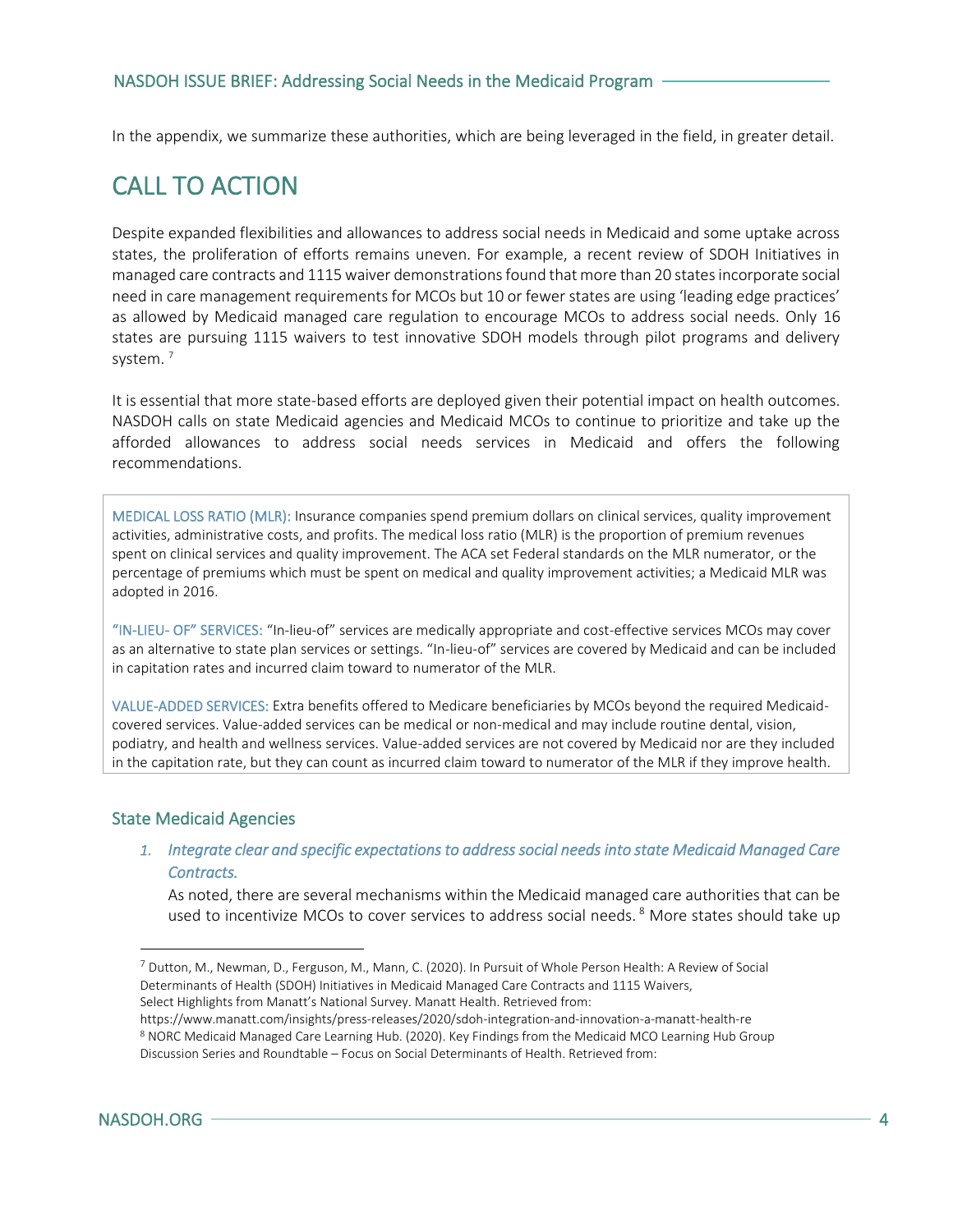### NASDOH ISSUE BRIEF: Addressing Social Needs in the Medicaid Program

these flexibilities and incorporate expectations and incentives for Medicaid MCOs to address social needs into their managed care contracts directly. This would demonstrate that states prioritize social needs services and facilitate sustainable action. For example, states should include "in-lieuof" services and value-added services that address social needs directly in contracts with Medicaid MCOs and be specific about how social needs services are accounted for separate from medical encounters. State and federal regulations and guidance should permit inclusion in MLR of both care coordination and coordination with states and community organizations on services and programs that support the needs of health plan members. Such activities should be able to be categorized as "covered medical expenses."

States are encouraged to evolve their contracts and work with MCOs to scale a diversity of social needs focused practices – for example, moving beyond requirements to screen or coordinate social needs and towards less commonly used but allowed requirements addressing data sharing and reporting, financing and incentives that incorporate social need services, and investing in communities.<sup>9</sup> States should be mindful to balance needed flexibility to Medicaid MCOs to support innovation and meet the needs of members, while also providing clear and detailed guidance and requirements to MCOs on addressing social needs.<sup>10</sup>

In January 2021, the CMS state health official guidance letter consolidated approved guidance, and other resources exist to support states in implementing these flexibilities.<sup>11,12,13,14</sup>

#### *2. Apply for Section 1115 waiver demonstrations to test and pay for social needs interventions.*

States are afforded flexibilities, not available under other authorities, through 1115 waivers to test new strategies to deliver Medicaid. States should leverage 1115 waiver demonstrations to test pilot programs, delivery system reforms, and enhanced benefit packages to provide social needs services that align with the state's needs. Because states are expected to evaluate demonstrations,

Select Highlights from Manatt's National Survey. Manatt Health. Retrieved from:

https://www.norc.org/PDFs/Medicaid%20Managed%20Care%20Organization%20Learning%20Hub/MCOLearningHub\_ KeyFindings\_SDOHGroupRoundtableDiscussion\_Formatted.pdf

<sup>9</sup> Dutton, M., Newman, D., Ferguson, M., Mann, C. (2020). In Pursuit of Whole Person Health: A Review of Social Determinants of Health (SDOH) Initiatives in Medicaid Managed Care Contracts and 1115 Waivers,

https://www.manatt.com/insights/press-releases/2020/sdoh-integration-and-innovation-a-manatt-health-re <sup>10</sup> NORC Medicaid Managed Care Learning Hub. (2020). Key Findings from the Medicaid MCO Learning Hub Group Discussion Series and Roundtable – Focus on Social Determinants of Health. Retrieved from:

https://www.norc.org/PDFs/Medicaid%20Managed%20Care%20Organization%20Learning%20Hub/MCOLearningHub\_ KeyFindings\_SDOHGroupRoundtableDiscussion\_Formatted.pdf

 $11$  Kartika, T. (2018). How States Address Social Determinants of Health in their Medicaid Contracts and Contract Guidance Documents. National Academy for State Health Policy (NASHP). Retrieved from: https://www.nashp.org/howstates-address-social-determinants-of-health-in-their-medicaid-contracts-and-contract-guidance-documents/

<sup>&</sup>lt;sup>12</sup> Centers for Medicare & Medicaid Services (CMS). (2021). Social Determinants of Health State Health Official Letter. Retrieved from: https://www.medicaid.gov/federal-policy-guidance/downloads/sho21001.pdf

<sup>&</sup>lt;sup>13</sup> Crumley, D., Spencer, A., Ralls, M., and Howe, G. (2021). Building a Medicaid Strategy to Address Health-Related Social Needs. Center for Health Care Strategies. Retrieved from: https://www.chcs.org/media/Tool-Building-a-Medicaid-Strategy-to-Address-HRSNs\_042921v3.pdf

<sup>14</sup> McGinnis, T., Crumley, D., and Chang, D. (2018). Implementing Social Determinants of Health Interventions in Medicaid Managed Care: How to Leverage Existing Authorities and Shift to Value Based Purchasing. AcademyHealth. Retrieved from:

https://academyhealth.org/sites/default/files/implementing\_sdoh\_medicaid\_managed\_care\_may2018.pdf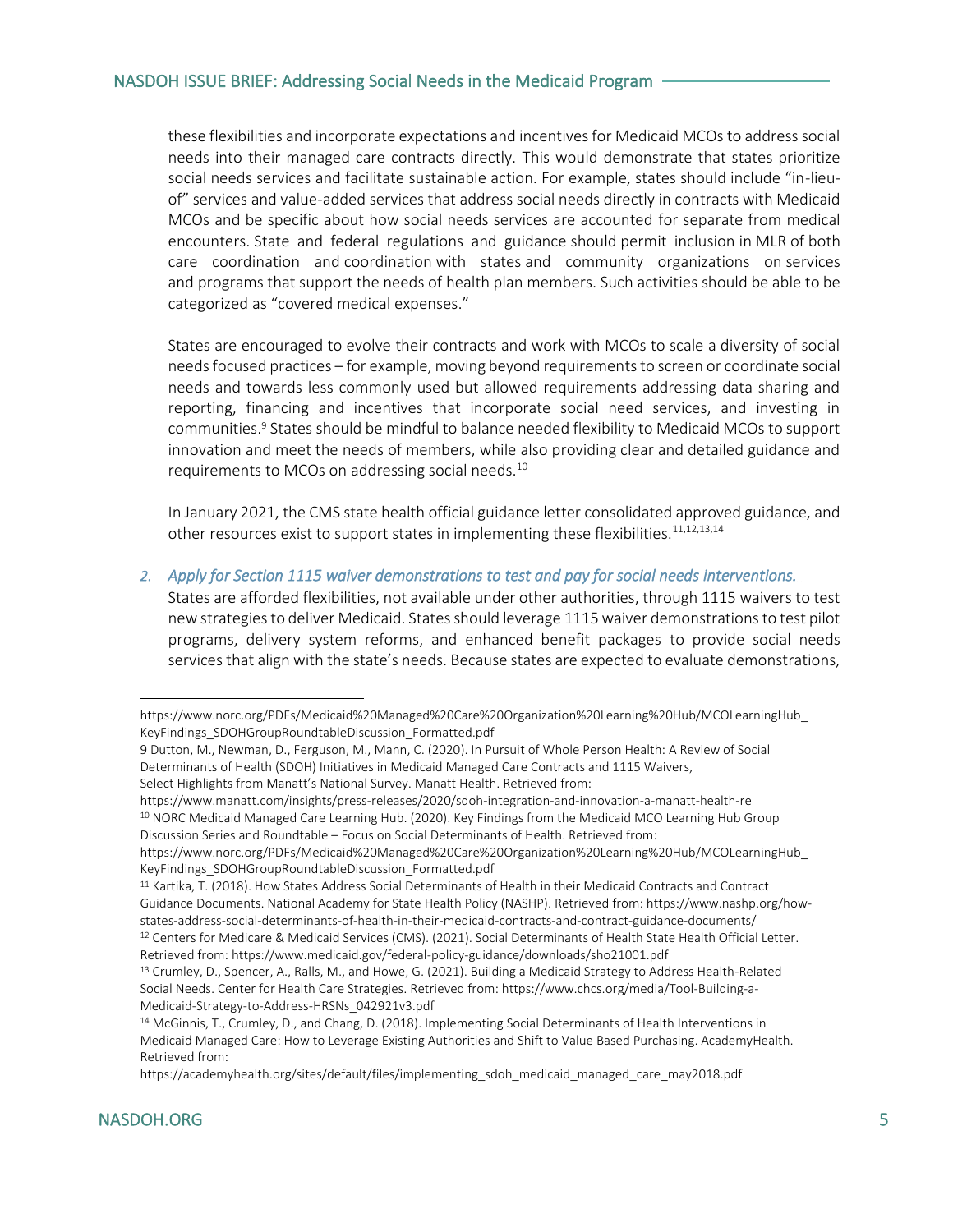waivers that incorporate social needs services will add to emerging evidence demonstrating which social needs interventions are effective and their impact.

In 2018, CMS approved an 1115 waiver submitted by North Carolina that transitions the state from a fee-for-service model to a capitated managed care program. It also approved the Healthy Opportunities Pilot program, in which all health plans are required to screen for enrollees' nonmedical needs, using standardized questions, and when unmet needs are identified, connect beneficiaries to community resources. In qualifying circumstances, Medicaid funds can be used to pay for case management and support services. The state has developed a state-wide referral management system - NCCARE360.<sup>15</sup> CMS authorized \$650 million over 5 years in Medicaid funding for this first of its kind program and it will be widely watched by stakeholders eager to learn from it.

### *3. Build a statewide network of resources using open, non-proprietary, interoperable standards for referrals.*

There is an opportunity for more states to support or build integrated networks that facilitate coordination and promote coordinated service delivery across multiple proprietary systems using open standards like HL7® FHIR® APIs. NASDOH has [previously written](https://nasdoh.org/wp-content/uploads/2020/08/NASDOH-Data-Interoperability_FINAL.pdf) about how fragmented communication, data sharing and coordination efforts between health care and social services inhibit efforts to address social needs. States should take advantage of existing funding sources to develop state-wide infrastructure that would improve social needs service provision in the Medicaid program. Until 2021 states received 100% federal matching funds to adopt, implement, and upgrade electronic health record (EHR) technology, now states receive 90% federal matching for administrative expenses related to the program. States can and should seek to leverage this funding to support technology needs and innovation to address social needs.<sup>16</sup>

States should also continue to monitor and leverage other federal funding opportunities. Examples include:

- In March 2021, Congress passed the American Rescue Plan Act [\(H.R 1319\)](https://www.congress.gov/bill/117th-congress/house-bill/1319/text) which provides substantial funding to states. One potential use for this funding is to develop information technology infrastructure which could improve referral and coordination systems across states. The funding includes, for example, \$80 million for the Office of the National Coordinator for Health Information Technology (ONC) to invest in training public health professionals and modernizing the public health data infrastructure, and \$500 million to the Centers for Disease Control and Prevention (CDC) to modernize public health data.
- In FY 2021, ONC issued a notice of funding opportunity for Leading Edge Acceleration Projects (LEAP) in Health Information Technology (Health IT) Grants to fund projects that

<sup>&</sup>lt;sup>16</sup> Centers for Medicare & Medicaid Services (CMS). (2021). Social Determinants of Health State Health Official Letter. Retrieved from: https://www.medicaid.gov/federal-policy-guidance/downloads/sho21001.pdf



<sup>&</sup>lt;sup>15</sup> Kaiser Family Foundation. (2019). A First Look at North Carolina's Section 1115 Medicaid Waiver's Healthy Opportunities Pilots. Available at: https://www.kff.org/report-section/a-first-look-at-north-carolinas-section-1115 medicaid-waivers-healthy-opportunities-pilots-issue-brief/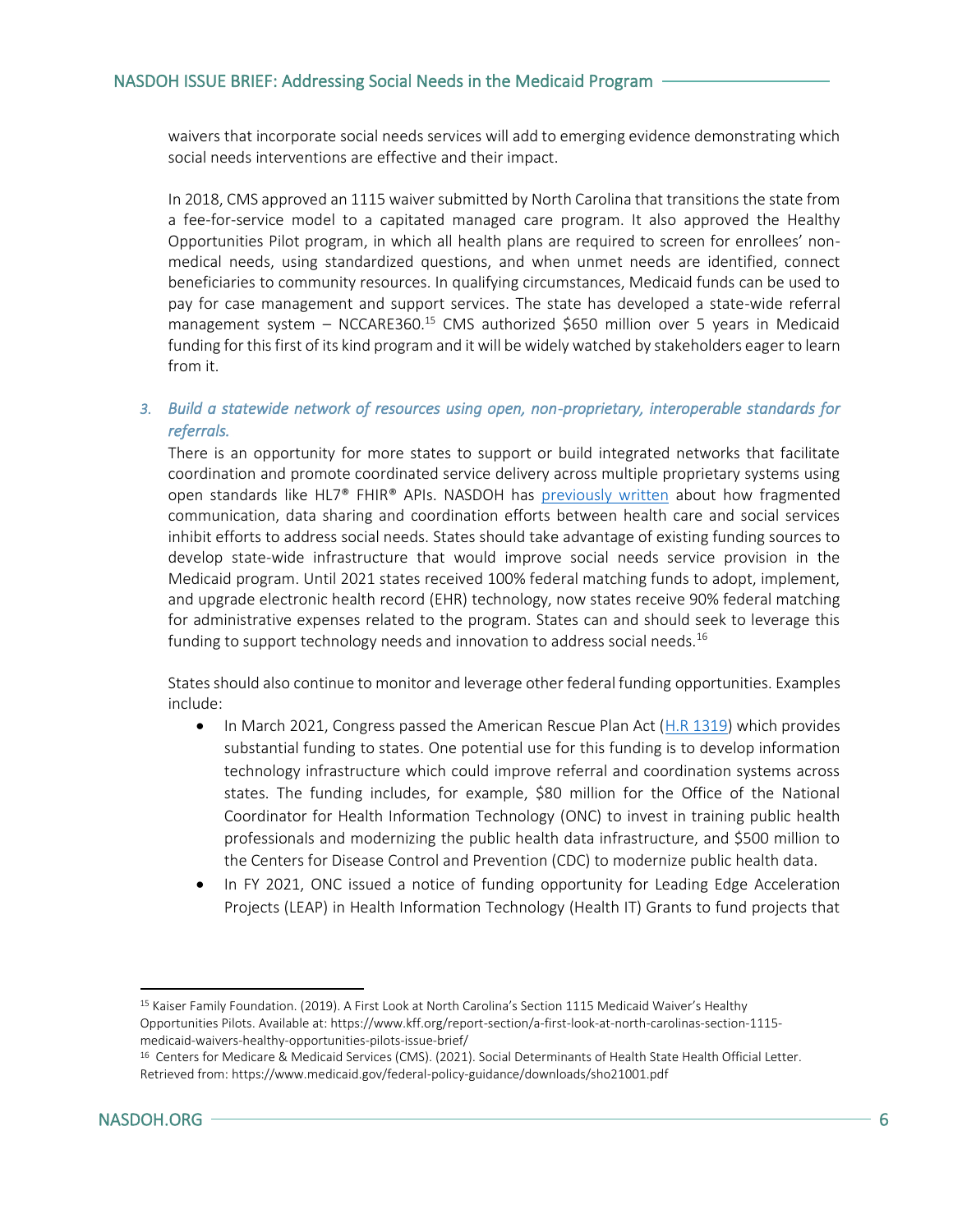address the development, use, and/or advancement of well-designed, interoperable health IT for social need referral management. $17$ 

- The Administration for Community Living (ACL) launched a Social Care Referrals Challenge competition in March of 2020. The challenge seeks to reward the development and optimization of interoperable and scalable technology solutions that connect health care and community-based organizations to provide social services for older adults and people with disabilities.<sup>18</sup>
- A future potential funding source is the [Leveraging Integrated Networks in Communities](https://www.congress.gov/bill/117th-congress/senate-bill/509?q=%7B%22search%22%3A%5B%22S.509%22%5D%7D&s=2&r=1)  [\(LINC\) to Address Social Needs Act \(S. 509\)](https://www.congress.gov/bill/117th-congress/senate-bill/509?q=%7B%22search%22%3A%5B%22S.509%22%5D%7D&s=2&r=1), which was recently introduced in the Senate. The bill would authorize HHS to award grants to States to establish new or enhance existing community integration network infrastructure. States should be looking to leverage opportunities like these to support state-wide resources which would facilitate social need coordination and care.

Some regions and a few states are making key commitments to build integrated networks to share data and coordinate social need services; as referenced earlier, North Carolina worked with NASDOH member Unite Us to develop a statewide platform to connect providers, insurers, and community-based organizations across the state to connect people with the services they need, and allow for collaboration, outcome tracking and system improvement.<sup>19</sup>

### *4. Train community health workers to bolster a crucial workforce pipeline to identify and address social needs.*

CMS has made it clear that states can require MCOs to include community health workers (CHWs) in care teams as a part of strategies to address social needs; CMS notes that CHWs promote patient-centered care and provide needed linkages between beneficiaries and services.<sup>20</sup> Published evidence further supports this – a recent study demonstrated that the use of CHWs is an effective strategy to address unmet needs and that they generate a positive return on investment.  $^{21}$ 

As more states require MCOs to use CHWs, it is crucial there is an adequate supply of community health workers who are adequately trained to identify and address social needs. States should offer or support existing training programs to ensure that CHWs can be deployed to meet Medicaid program goals, and to ensure they are well equipped to meet social needs effectively. The

<sup>&</sup>lt;sup>17</sup> Office of the National Coordinator. (2021). Leading Edge Acceleration Projects (LEAP) in Health Information Technology (Health IT) Notice of Funding Opportunity (NOFO) Retrieved from: https://www.healthit.gov/topic/oncfunding-opportunities/leading-edge-acceleration-projects-leap-health-information

<sup>&</sup>lt;sup>18</sup> Administration for Community Living. (2020). Challenge: Innovative Technology Solutions for Social Care Referrals. Available at: https://acl.gov/socialcarereferrals

<sup>19</sup> Unite Us. (2018). NCCARE360 Selected to Build a New Tool for a Healthier North Carolina – The NC Resource Platform. Retrieved from: https://uniteus.com/nccare360-selected-to-build-a-new-tool-for-a-healthier-north-carolinathe-nc-resource-platform/

<sup>20</sup> Centers for Medicare & Medicaid Services (CMS). (2021). Social Determinants of Health State Health Official Letter. Retrieved from:<https://www.medicaid.gov/federal-policy-guidance/downloads/sho21001.pdf>

<sup>&</sup>lt;sup>21</sup> Kangovi, S., Mitra, N., Grande, D., Long, J. A., & Asch, D. A. (2020). Evidence-Based Community Health Worker Program Addresses Unmet Social Needs and Generates Positive Return on Investment: A return on investment analysis of a randomized controlled trial of a standardized community health worker program that addresses unmet social needs for disadvantaged individuals. Health Affairs, 39(2), 207-213.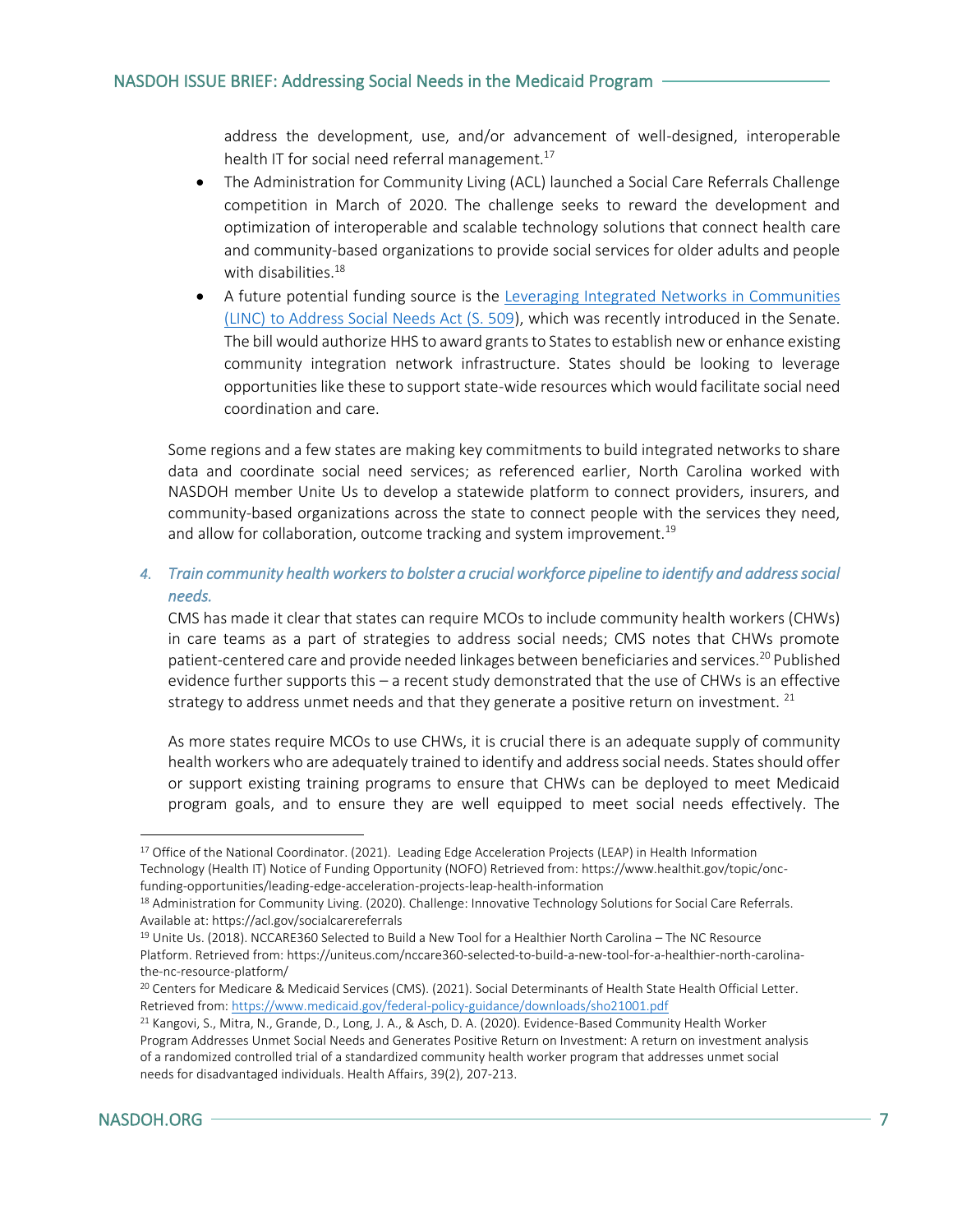American Rescue Plan Act of 2021 provides funding for CHWs, and states should use that funding to recruit and train CHWs, while Medicaid funding can be used to sustain CHW programs over time $22$ 

#### Medicaid Managed Care Organizations

### *1. Create mechanisms for consumer and community engagement to inform social need strategies and address social needs.*

MCOs should regularly engage their members, in accordance with relevant requirements, to ensure that members' experiences, needs, and preferences are informing the provision of services. Similarly, MCOs should engage with members, key community representatives, and other community advocates to ensure that social need interventions and delivery mechanisms are meeting the non-medical social health needs of members and their families, and supporting community needs and community-based organizations. Engagement should be meaningful, such that consumer and CBO stakeholders are able to collaborate with MCO leaders on policies, decision-making, and service provision.

Further, MCOs should be developing relationships and partnership with community-based organizations that provide these social services. MCOs should be exploring how they can support the capacity of CBOs to partner and provide social services needed by their members.

#### *2. Share best practices with other MCOs and State Medicaid Officials.*

Forward-leaning MCOs have invested in and are implementing initiatives to address social needs. We encourage these organizations to share their learnings and to help identify best practices to other MCOs or community-based organizations to accelerate efforts to address social needs. For example, MCOs can join learning hubs, like the NORC MCO learning Hub, which was funded by the Robert Wood Johnson Foundation.<sup>23</sup> Learning Hubs, like NORC's, can provide information and key opportunities for MCO leadership, consumer groups, state Medicaid leaders, and other stakeholders to convene and share ideas and strategies. Statewide and national trade associations and affinity groups also offer opportunities for both structured and less formal information sharing.

#### *3. Contribute to the evidence base demonstrating the value of addressing social needs.*

The evidence base demonstrating the benefit to health outcomes and health care costs is still growing. We encourage MCOs, which are at the forefront of providing services to address social needs, to robustly evaluate initiatives addressing social needs so it can contribute to the body of evidence demonstrating which interventions are successful and under what circumstances. Large MCOs may also consider how they can leverage data they have and invest in key data systems and

<sup>23</sup> NORC at the University of Chicago. (n.d.). Medicaid Managed Care Organization Learning Hub. Retrieved from: https://www.norc.org/Research/Projects/Pages/medicaid-managed-care-organization-learning-hub.aspx



<sup>&</sup>lt;sup>22</sup> The White House Briefing Room. (2021). Fact Sheet: Biden-Harris Administration to Invest \$7 Billion from American Rescue Plan to Hire and Train Public Health Workers in Response to COVID-19; https://www.whitehouse.gov/briefingroom/statements-releases/2021/05/13/fact-sheet-biden-harris-administration-to-invest-7-billion-from-americanrescue-plan-to-hire-and-train-public-health-workers-in-response-to-covid-19/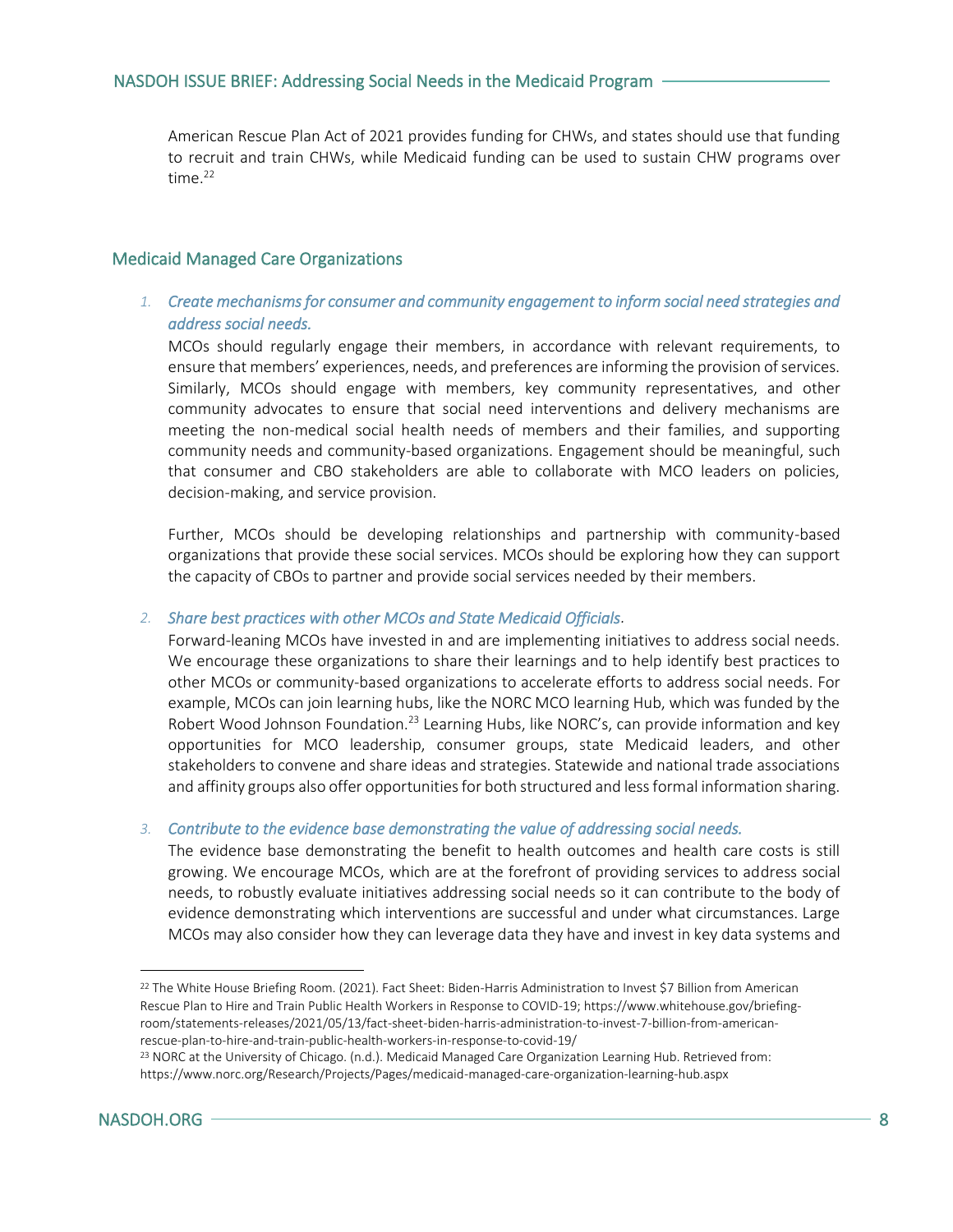evaluations to help build the evidence base. Additionally, when results are studied, publishing the findings, and presenting at conferences can boost awareness and serve to inform other MCOs about new program options.

# RECOMMENDATIONS: FEDERAL ACTIONS TO SUPPORT STATE **FFFORTS**

While the federal government has already taken many important steps, further action could reduce remaining barriers and accelerate the uptake of the options described earlier in more states. NASDOH outlines recommendations below to the new administration to provide greater clarity and support state efforts to address social needs in Medicaid. The following requests reflect input from NASDOH members, conversations with members of states and other experts, and aligns with calls from others.<sup>24,25</sup>

*1. Creating a robust, sustained Medicaid learning collaborative so states can learn from each other and work with CMS.* 

States continue to seek guidance from CMS on how they can use program authorities and waivers to address social needs. While these are complex issues making it difficult to issue guidance, CMS should facilitate information sharing across states by establishing a CMS-led learning collaborative.

A learning collaborative would provide states the opportunity to learn from each other's successes and create an environment where CMS could offer more detailed technical support to states to incorporate social needs into their programs. For example, CMS could collaborate with states, provide more specific guidance, and provide resources, which address:

### *a. MCO contract templates and social needs interventions acceptable for waiver inclusion – to accelerate efforts to address social needs.*

We call on more state Medicaid agencies to use the existing authorities to address social needs in Medicaid managed care contracting and through 1115 waiver. However, CMS could provide additional technical resources which would help overcome barriers to uptake in the states.

While some states have been successful at incorporating requirements for MCOs to address social needs or applying for waivers, there is a lag in implementing the authorities granted in the 2016 Medicaid Managed Care Regulation changes, which sought to improve investment. A 2021 survey of Medicaid Managed Care Contracts and 1115 waivers found that some initiatives are more common  $-e.g.,$  more than 20 states have contracts which include screening or assessing for social needs and coordinating services – but fewer states

<sup>&</sup>lt;sup>24</sup> NORC Medicaid Managed Care Learning Hub. (2020). Key Findings from the Medicaid MCO Learning Hub Group Discussion Series and Roundtable – Focus on Social Determinants of Health. Retrieved from: [https://www.norc.org/PDFs/Medicaid%20Managed%20Care%20Organization%20Learning%20Hub/MCOLearningHub\\_](https://www.norc.org/PDFs/Medicaid%20Managed%20Care%20Organization%20Learning%20Hub/MCOLearningHub_KeyFindings_SDOHGroupRoundtableDiscussion_Formatted.pdf) [KeyFindings\\_SDOHGroupRoundtableDiscussion\\_Formatted.pdf](https://www.norc.org/PDFs/Medicaid%20Managed%20Care%20Organization%20Learning%20Hub/MCOLearningHub_KeyFindings_SDOHGroupRoundtableDiscussion_Formatted.pdf)

<sup>&</sup>lt;sup>25</sup> AHIP. (2019). Social Determinants of Health and Medicaid: Policy Recommendations to Achieve Greater Impact on Reducing Disparities & Advancing Health Equity. Retrieved from[: https://www.ahip.org/wp-content/uploads/AHIP\\_IB-](https://www.ahip.org/wp-content/uploads/AHIP_IB-SDOH_Medicaid.pdf)[SDOH\\_Medicaid.pdf](https://www.ahip.org/wp-content/uploads/AHIP_IB-SDOH_Medicaid.pdf)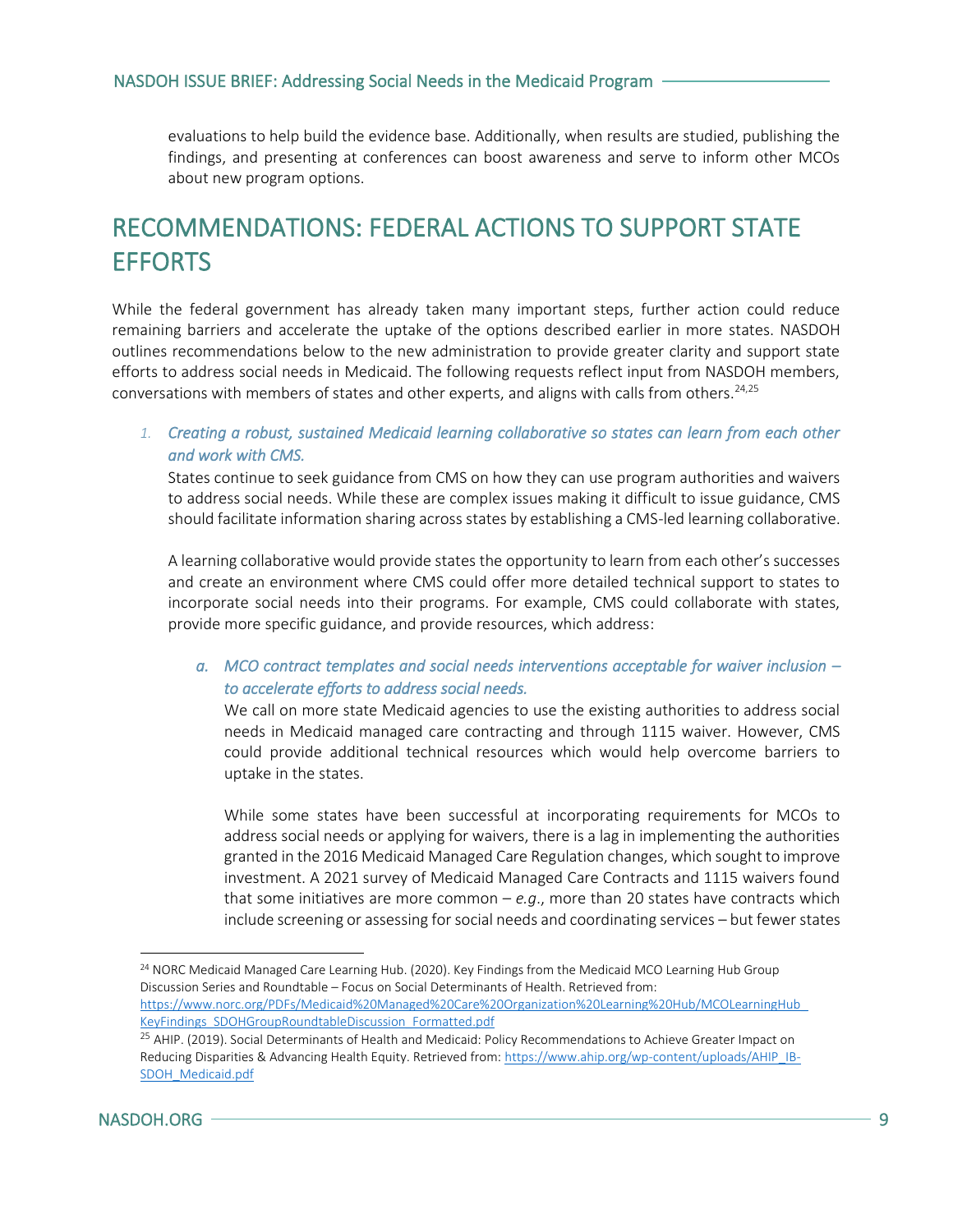are leveraging payment incentives or quality improvement requirements to address social needs, and work with community-based organizations and providers.<sup>26</sup>

Developing both impactful managed care contracts and successful Medicaid waivers is resource intensive for states. Confusion about which SDOH interventions are impactful, how to structure contracts, and in the case of waivers, which interventions CMS will approve disincentivizes states to pursue the existing flexibilities. CMS could provide states with approved template contract language, and previously approved social needs interventions for inclusion in waivers to increase state uptake. Further, CMS could more readily share findings from previous waiver evaluations which demonstrate successful social needs interventions. This would facilitate shared learning between states and ensure that effective interventions are utilized.

#### *b. Provide Medicaid MCOs greater clarity on allowable services addressing social needs and their classification.*

Confusion still exists on the classification of non-traditional services, and potentially on what services are quality improvement activities, as opposed to value added services or "in-lieu-of" services. Lack of clarity limits inclusion in Medicaid managed care contracts and plan confidence or willingness to provide non-medical services designed to address social needs, as well as subjects plans to potential penalties for failing to reach the minimum MLR threshold.<sup>27</sup>

In its recent State Health Official Letter, CMS stated that MCOs can voluntarily cover "inlieu-of" and value-added services addressing social needs but did not include specific examples of what can be covered. For example, it said that MCOs may choose to provide "supportive housing services" for certain beneficiaries as value-added services, but it is not clear what it considers to be "supportive housing services" and therefore, what can be included in the numerator of the MLR and what should be counted as an administrative service. Similarly, the letter clarifies that states could allow plans to provide medically tailored meals as an "in-lieu-of" service in specific circumstances but does not clarify if that includes, for example, the cost of meal delivery or contracting with a meal delivery service provider, making it difficult to determine what can be included in the MLR and should be accounted for in the capitated rate.

In a learning collaborative environment, CMS could work with states to address questions about specific services, and how they may be classified (*e.g*., as "in-lieu-of" or value-added services). This would assure states and MCOs they can take advantage of the flexibilities intended in current law, and spur innovation. For now, many MCOs are investing in social

<sup>26</sup> Dutton, M., Newman, D., Ferguson, M., Mann, C. (2020). In Pursuit of Whole Person Health: A Review of Social Determinants of Health (SDOH) Initiatives in Medicaid Managed Care Contracts and 1115 Waivers, Select Highlights from Manatt's National Survey. Manatt Health. Retrieved from:

https://www.manatt.com/insights/press-releases/2020/sdoh-integration-and-innovation-a-manatt-health-re <sup>27</sup> 42 C.F.R. § 438.8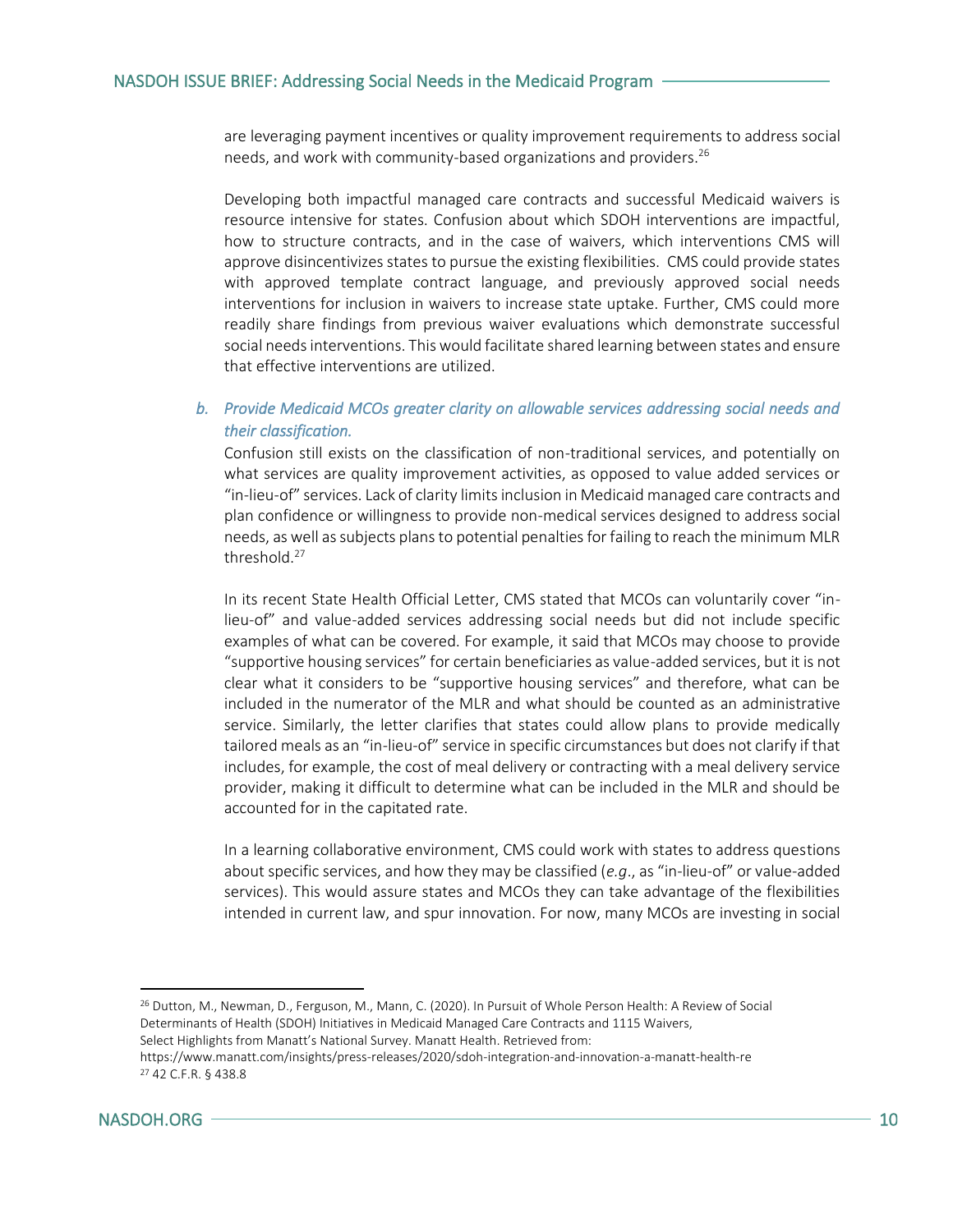needs services using reserves or other funds because of lack of clarity.<sup>28</sup> This could impact their long-term sustainability and scalability, and as a result, the conclusions about the benefit of social need interventions.

*c. Support states' capacity to develop and utilize flexibilities and allowances by providing educational training opportunities and professional development for staff.* 

In the most recently available Annual Survey of State Medicaid Directors (2019), the median tenure of Medicaid Directors was 21 months. In order for states to take advantage of the flexibilities to address social needs, and the tools we call for above, CMS should consider how they can provide or support the development of training modules and educational resources for state Medicaid staff to help them understand what's allowable, when and how it should be deployed, and what resources are available to them to address social needs. Educational training opportunities, virtual learning modules, and other such professional development opportunities are important to grow the capacity of the state program staff to use the tools made available to address social needs.

#### *2. Allow social needs interventions to be counted as covered medical expenses and encourage states to incorporate these activities into the MLR.*

Many social needs interventions are seeking to improve health outcomes and reduce costs, and many states are requiring MCOs to invest in them. However, addressing social needs often requires plans to make upfront investments and sustained funding to maintain these services. In addition, if plans make investments and they succeed in improving outcomes and reducing avoidable utilization, plans are subject to reduced payments, which can limit the sustainability of social needs services over time. CMS should allow the costs of care coordination and coordination with states and community organizations on services and programs that support the needs of health plan members to be categorized as "covered medical expenses," and permit inclusion in MLR of both. These allowances should be made clear to states and CMS should encourage states to address them when contracting with MCOs. This would ensure effective social needs services are sustainable and scalable, and meet beneficiary needs.

#### *3. Test more Medicaid innovation models which address social needs services in Medicaid and CHIP.*

CMS has authority to test new and innovative payment and service delivery models through the Center for Medicare and Medicaid Innovation (CMMI). CMS has proposed or is currently testing model(s) or demonstrations which allow for, or include, benefits to address health-related social needs or "non-primarily health related," benefits like meals, transportation for non-medical needs, and others.<sup>29</sup> To date, many of the CMMI models are being tested in the Medicare program. CMS should prioritize testing innovation models in the Medicaid program and incorporate efforts to address social needs and SDOH.

<sup>&</sup>lt;sup>29</sup> CMS. "Innovation Models." Available at: https://innovation.cms.gov/innovation-models#views=models



<sup>&</sup>lt;sup>28</sup> NORC Medicaid Managed Care Learning Hub. (2020). Key Findings from the Medicaid MCO Learning Hub Group Discussion Series and Roundtable – Focus on Social Determinants of Health. Retrieved from:

https://www.norc.org/PDFs/Medicaid%20Managed%20Care%20Organization%20Learning%20Hub/MCOLearningHub\_ KeyFindings\_SDOHGroupRoundtableDiscussion\_Formatted.pdf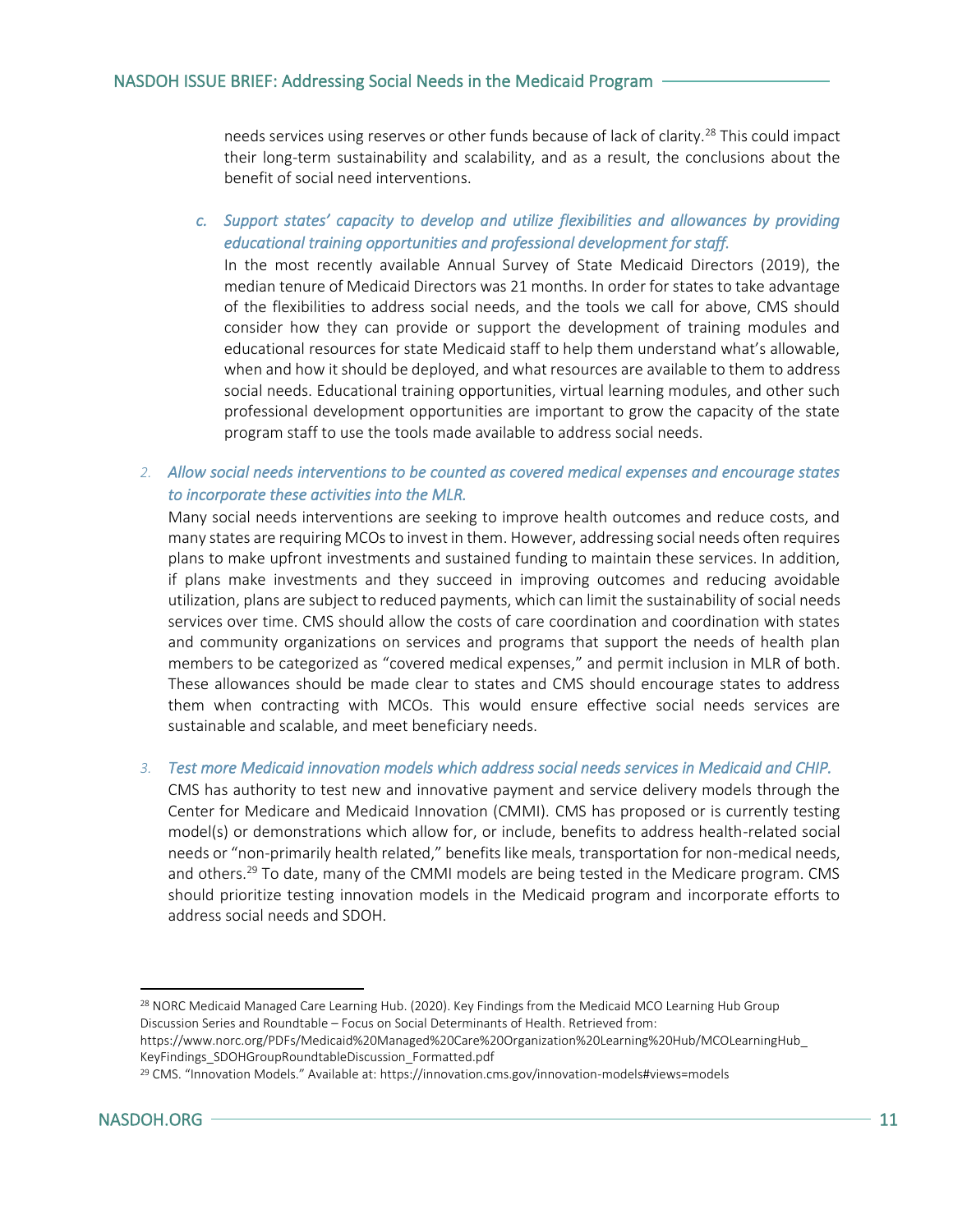"Models to date have been largely Medicare-oriented, and voluntary models have primarily drawn only those health care providers and organizations with resources and capital to apply and participate, resulting in limited attention to Medicaid and safety net providers. From here on, the Innovation Center will embed equity in every aspect of its models by seeking to include more providers serving lowand modest-income, racially diverse, and/or rural populations; the Innovation Center will aim to ensure everyone has access to providers at the leading edge of transformation."

*– CMS and CMMI Leaders, 2021 Health Affairs Blog, "Innovation at the Centers for Medicare and Medicaid Services: A Vision for the Next 10 Years*  In a recent editorial, CMS and CMMI leaders reflected on how the innovation center is and can drive meaningful change to make the health system better. In this piece, they recognized the disadvantages of the overweighted focus on Medicare models and committed to embedding equity in its models moving forward. <sup>30</sup> We call on CMS to include approaches to meeting non-medical health related needs, or social needs, and, as we touched both at the beginning of this piece and at the end, considering how federal health care dollars can be used to address social determinants of health as well.

#### *4. Coordinate across agencies to optimize program waivers and flexibilities.*

In 2020, NASDO[H released](https://nasdoh.org/wp-content/uploads/2020/12/NASDOH-COVID-19-Commentary-Waivers-and-Flexibilities_FINAL.pdf) our issue brief highlighting the importance of the broad range of public programs that address social needs but noted that they are often inflexible and operate in relative isolation. We explained that the COVID-19 Public Health Emergency demonstrated program flexibilities could be used, and coordinated, to ensure effective and efficient approaches to address social needs and asserted that these would improve health during non-pandemic times too. In that commentary, NASDOH called on the federal government to focus on program integration, and pathways to coordinate parallel waiver authorities across federal programs to allow states or other implementing organizations to optimize social needs interventions. CMS should explore how Medicaid waivers can be coordinated with other agency and department flexibilities to deliver social needs services without compromising the intent or allowances of each program.

Similarly, in its Medicaid policy recommendations earlier this year, America's Health Insurance Plans (AHIP) called for the explicit creation of pathways allowing state Medicaid agencies to coordinate with and request inter-disciplinary waivers to provide social need services with other state agencies.<sup>31</sup> We agree with AHIP's recommendations and underscore the need for appropriate guardrails to ensure that the fundamental goals of those programs are maintained.

*5. Allow Medicaid dollars to be pooled to fund social need services.* 

As we noted earlier in this paper, NASDOH ha[s previously written](https://nasdoh.org/wp-content/uploads/2020/12/Pooled-Funding-Brief_FINAL.pdf) on the benefits of pooling federal funds with other public, private, and philanthropic sources to ensure that a broad array of sectors jointly fund and share in the benefits of SDOH investment. Medicaid MCOs and providers should

<sup>30</sup> Brooks-LaSure, C., Fowler, E., Seshamani, M., and Tsai, D. (2021). "Innovation At The Centers For Medicare And Medicaid Services: A Vision For The Next 10 Years, " Health Affairs Blog, August 12, 2021. DOI: 10.1377/hblog20210812.211558

<sup>31</sup> AHIP. (2019). Social Determinants of Health and Medicaid: Policy Recommendations to Achieve Greater Impact on Reducing Disparities & Advancing Health Equity. Retrieved from: https://www.ahip.org/wp-content/uploads/AHIP\_IB-SDOH\_Medicaid.pdf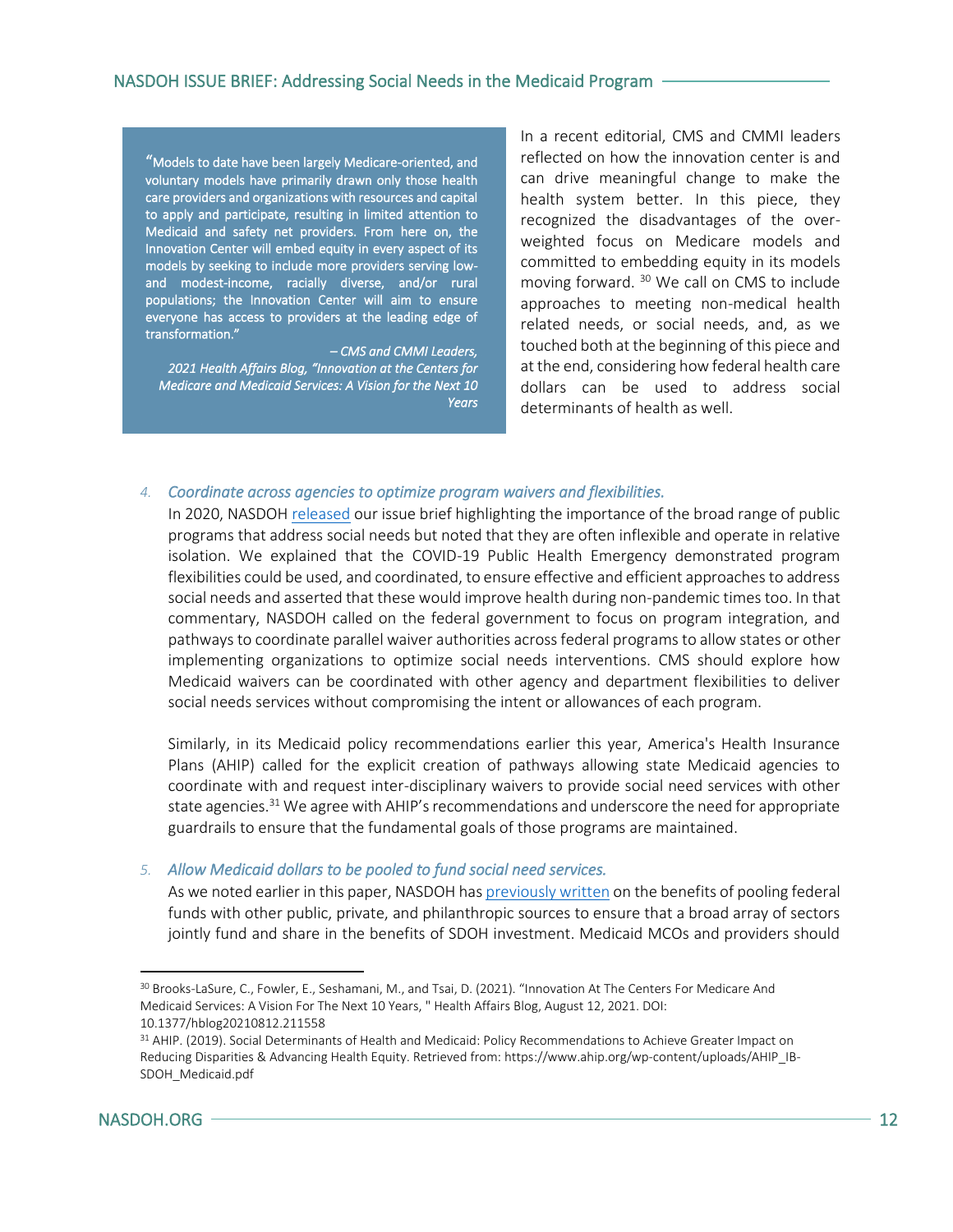have flexibility to pool funds from Medicaid with other social service agencies to provide social services and supports to their plan beneficiaries. In addition to ensuring that beneficiaries' needs are met and improving health outcomes, coordinating, and pooling funds could reduce administrative costs and duplication of services across programs.<sup>32</sup>

CMS can also examine options for using this model for coordination of more fundamental federal approaches to mitigating social needs and social determinants that accrue to the benefit of Medicaid beneficiaries but are not directly tied to individual beneficiaries – for example, permitting Medicaid dollars to be co-used with other funding streams to support the infrastructures needed to manage the pooling of funds. $33$ 

# **CONCLUSION**

Medicaid covers more than 90 million Americans in 2021, many of whom will be at disproportionate risk of poor health outcomes because of addressable social needs.<sup>34</sup> States, MCOs and the federal government have demonstrated a willingness to address beneficiary needs, but more can be done to accelerate these efforts and improve health outcomes. We encourage federal policymakers, states, and MCOs to implement our recommendations, and to continue working collaboratively towards innovative and sustainable solutions.

<sup>34</sup> Congressional Budget Office. (2021). Medicaid. Available at: https://www.cbo.gov/system/files/2021-07/51301- 2021-07-medicaid.pdf



<sup>32</sup> NORC Medicaid Managed Care Learning Hub. (2020). Key Findings from the Medicaid MCO Learning Hub Group Discussion Series and Roundtable – Focus on Social Determinants of Health. Retrieved from:

https://www.norc.org/PDFs/Medicaid%20Managed%20Care%20Organization%20Learning%20Hub/MCOLearningHub\_ KeyFindings\_SDOHGroupRoundtableDiscussion\_Formatted.pdf

<sup>&</sup>lt;sup>33</sup> Hughes, D. L., & Mann, C. (2020). Financing The Infrastructure of Accountable Communities for Health Is Key To Long-Term Sustainability: A legal and policy review to identify potential funding streams specifically for Accountable Communities For Health infrastructure activities. Health Affairs, 39(4), 670-678.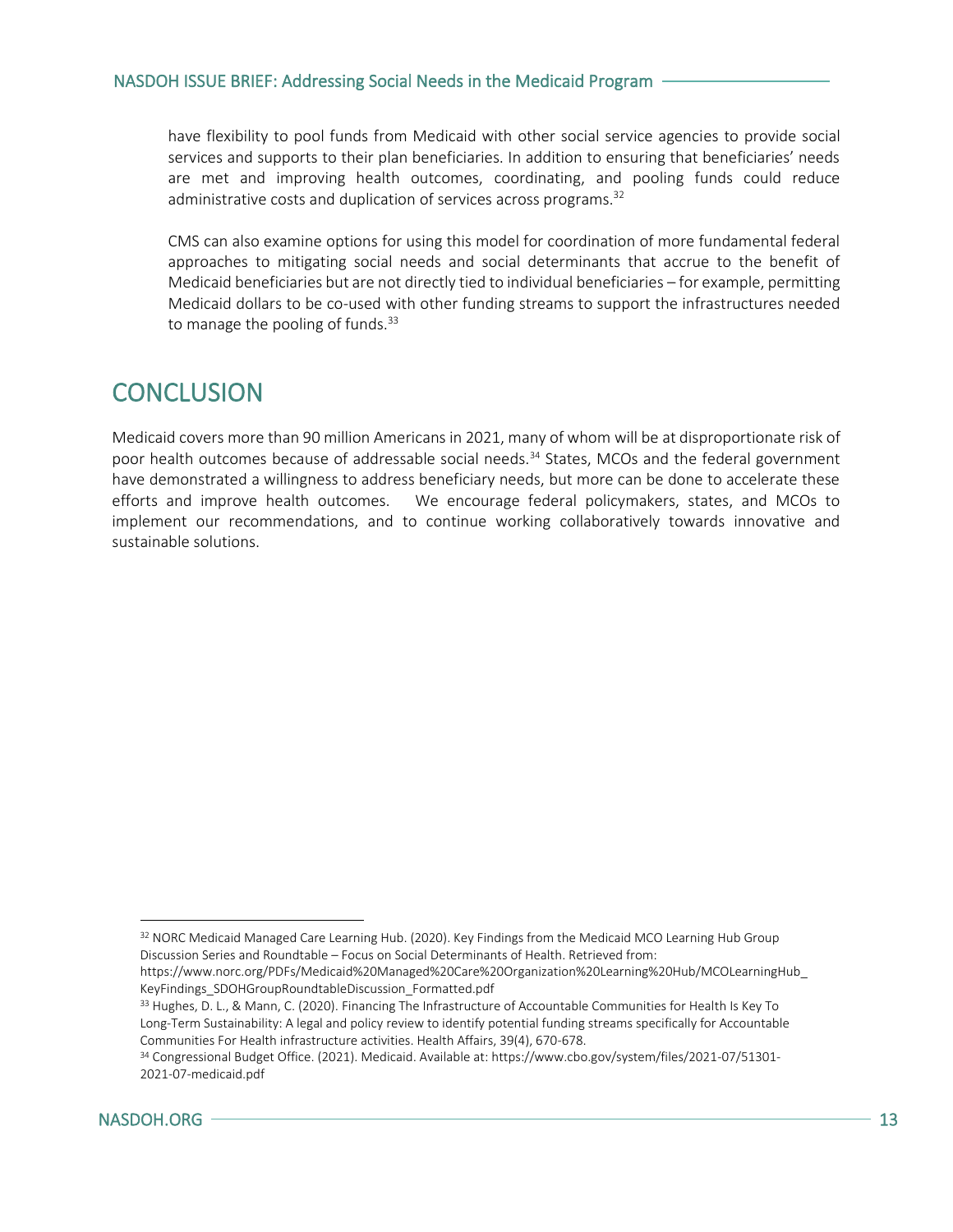# APPENDIX. SUMMARY OF SELECT AUTHORITIES TO ADDRESS SOCIAL NEEDS IN MEDICAID

## Medicaid Managed Care Rules

In 2016, CMS updated its Medicaid managed care rules with the intent of modernizing Medicaid MCO operations and improving mechanisms for oversight and accountability. CMS outlined explicit goals for the rule; included among those goals was supporting state efforts at integrating care, including efforts to address social needs.<sup>35</sup> Provisions in the rule which allow states to encourage or require MCOs to address social needs included:

- Codifying earlier guidance to states requiring MCOs that provide long-term services and supports (LTSS) to cover home and community-based services (HCBS), which improve or maintain an individual's ability to live in the community.<sup>36</sup>
- Empowering states to require participation in value-based purchasing models for provider reimbursement. This change was intended to give states more control over how plans pay providers and permitting them to require MCOs to include incentives to address social needs. <sup>37</sup>
- Allowing states to directly incentivize MCOs to invest in meeting non-medical health-related needs; for example, quality withholds, or incentives tied to population health performance metrics. The rule limited the amount plans may be reimbursed for these arrangements, indicating that plans cannot contract with incentive arrangements above 105 percent of the approved capitation payments.<sup>38</sup>
- Clarifying and improving the ability of MCOs to cover non-traditional services by both (1) explicitly allowing for coverage of "in lieu-of" services in capitation rate setting and inclusion in the numerator of the, then newly established, Medical Loss Ratio (MLR) and (2) allowing for coverage of "value-added services," which counted toward the MLR numerator.<sup>39</sup>
- Requiring MCOS to strengthen care coordination for community, social support, and clinical care. The rule requires that MCOs follow State set procedures on care and coordination, which must (1) ensure an ongoing appropriate source of care, (2) coordinate services between settings of care, with services from other plans, with FFS, and with community and social support providers, (3) provide for an MCO to make a best effort to conduct an initial screening for enrollee needs within 90 days of enrollment, (4) share results of the screening with the State, (5) ensure providers maintain appropriate health records, and (6) ensure enrollee privacy.<sup>40</sup>

- briefs/2017/nov/addressing-social-determinants-health-through-medicaid-managed
- <sup>37</sup> 42 C.F.R. § 438.6(c); Machledt, D. (2017, Nov). Addressing Social Determinants of Health Through Medicaid Managed Care. The Commonwealth Fund. Retrieved from: https://www.commonwealthfund.org/publications/issue-
- briefs/2017/nov/addressing-social-determinants-health-through-medicaid-managed

<sup>38</sup> 42 C.F.R. § 438.6(b); Machledt, D. supra.

<sup>35</sup> Medicaid and Children's Health Insurance Program (CHIP) Programs, Medicaid Managed Care, CHIP Delivered in Managed Care, and Revisions Related to Third Party Liability. Final Rule. 81 Fed. Reg. 27498. (2016, May 6).

<sup>36 42</sup> C.F.R. § 438.2; Machledt, D. (2017, Nov). Addressing Social Determinants of Health Through Medicaid Managed Care. The Commonwealth Fund. Retrieved from: https://www.commonwealthfund.org/publications/issue-

<sup>39</sup> 42 C.F.R. § 438.208(b); Machledt, D. supra.

<sup>40</sup> 42 C.F.R. § 438.3(e); Machledt, D. supra.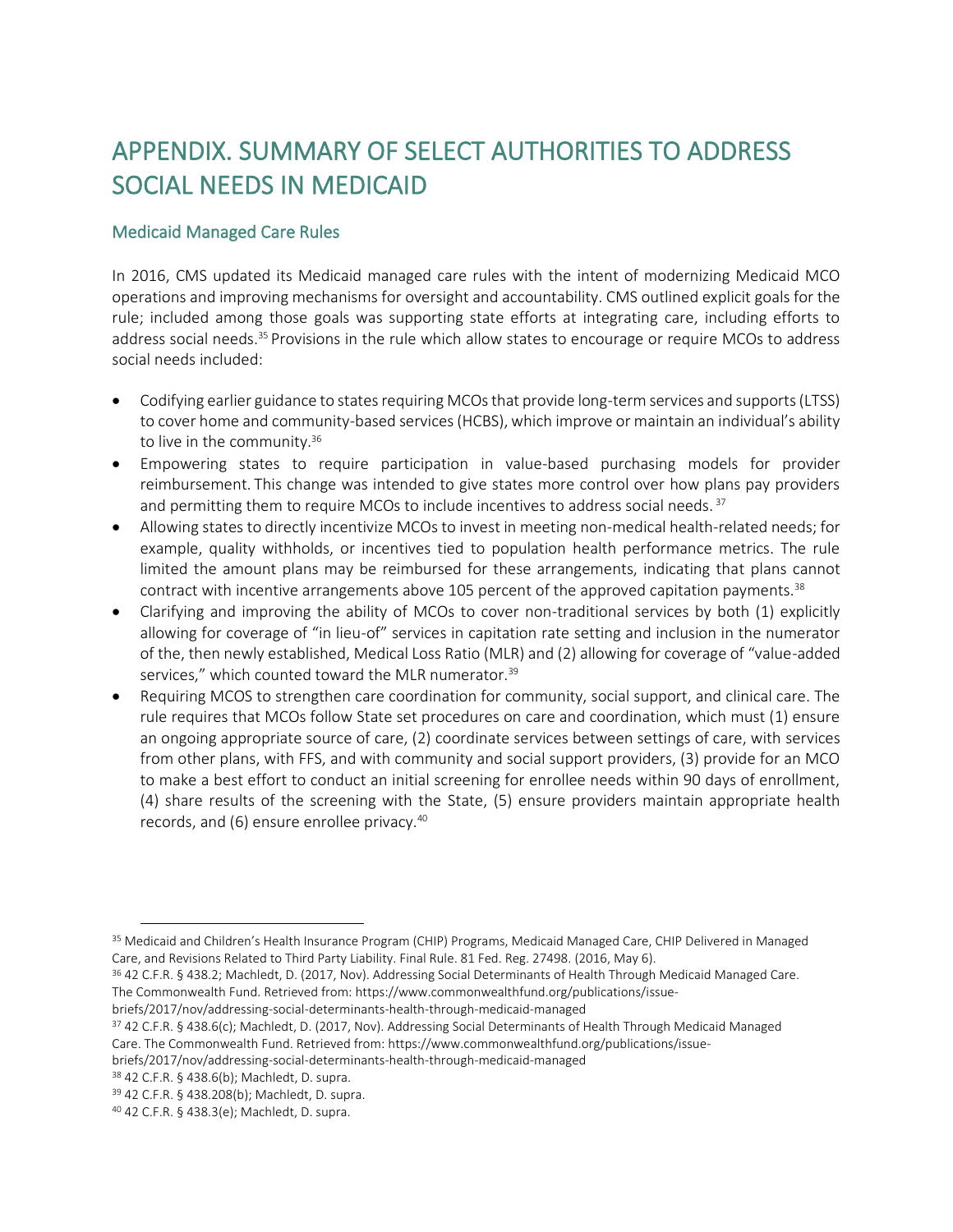### Section 1915 Home and Community-Based Services Waivers

States can use several Section 1915 waiver authorities to address non-medical needs.

- 1915(c) waivers provide long term services and supports (LTSS) in home and community-based settings to individuals to provide the opportunity to live and work in the community if they would otherwise need institutional care. States can use this authority to waive certain Medicaid requirements for beneficiaries to provide targeted services to specific populations (*e.g.,* by diagnosis or age). Section 1915(c) waivers can be used to address social needs including housing and tenancy supports, habilitation services – like those that support individuals in attaining or maintaining employment – nonmedical transportation, and home-delivered meals. States can also propose additional services designed to address social and economic factors.
- 1915(i) waivers allow states to provide home and community-based services (HCBS) to individuals that reside in the community and who meet state-defined needs-based criteria that are less stringent than institutional criteria (and, if chosen by the state, target certain group criteria). Under the waiver, states can cover services that include those necessary to live in the community.
- 1915(j) waivers allow for self-directed personal assistance services (PAS), including personal care and other services like HCBS to individuals eligible for state plan personal care services. Services include, at the state's option, items that increase the individual's independence or substitute for human assistance (i.e., a microwave oven, grab bars, or an accessibility ramp) to the extent that expenditures would otherwise be made for the human assistance.
- 1915(k) Community First Choice (CFC) waivers provide certain individuals the opportunity to receive necessary personal attendant services and supports in a home and community-based setting. The services include several required and optional services, like services and supports to assist in accomplishing activities of daily living (ADLs), instrumental activities of daily living (IADLs) and healthrelated tasks, through hands-on assistance, supervision, and/or cueing.

The Kaiser Family Foundation reported 265 Section 1915(c) HCBS waivers and 11 Section 1915(i) HCBS waivers in 2018. <sup>41</sup>

The American Rescue Plan Act, signed into law in March 2021, provided states with a temporary ten percentage point increase to the Federal Medical Assistance Percentage (FMAP) for Medicaid HCBS.<sup>42</sup> The increased FMAP for Medicaid HCBS can be used for activities such as increased access to HCBS, work force recruitment and training, support for caregivers, one-time community transitions costs, transition coordination between facilities, and other activities.<sup>43</sup>

<sup>41</sup> Kaiser Family Foundation. (2018). Total Number of Medicaid Section 1915(c) Home and Community-Based Services Waivers. Retrieved from: https://www.kff.org/health-reform/state-indicator/total-number-of-medicaid-section-1915chome-and-community-based-services-

waivers/?currentTimeframe=0&sortModel=%7B%22colId%22:%22Location%22,%22sort%22:%22asc%22%7D

<sup>42</sup> Centers for Medicare and Medicaid Services. (2021). CMS Issues Guidance on American Rescue Plan Funding for Medicaid Home and Community Based Services. Available at: https://www.cms.gov/newsroom/press-releases/cms-issues-guidanceamerican-rescue-plan-funding-medicaid-home-and-community-based-services

<sup>43</sup> Centers for Medicare & Medicaid Services (CMS). (2021). Social Determinants of Health State Health Official Letter. Retrieved from:<https://www.medicaid.gov/federal-policy-guidance/downloads/sho21001.pdf>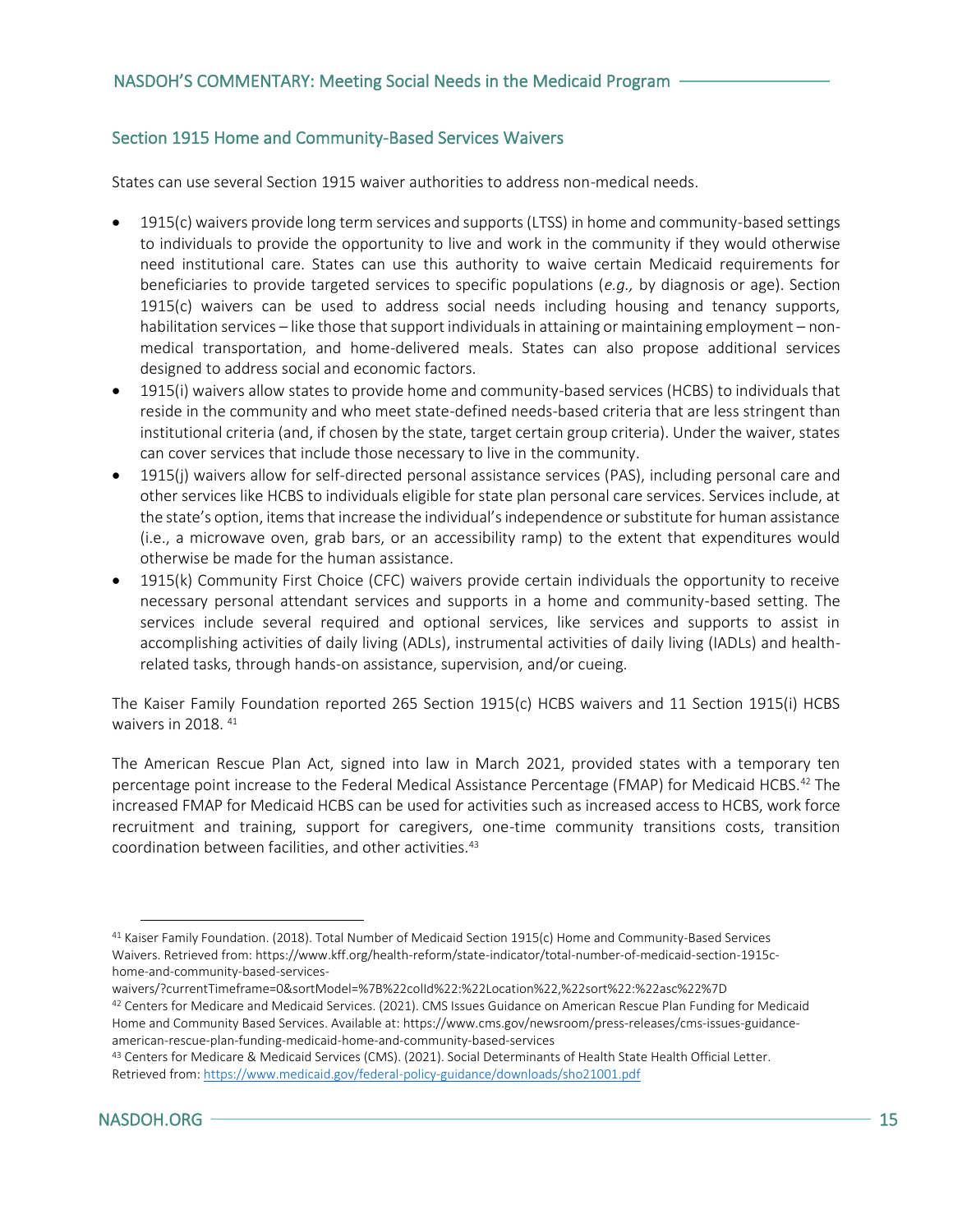### Section 1115 Demonstration Waivers

States can leverage Section 1115 Medicaid demonstration waiver flexibility to address or incorporate social needs interventions. Section 1115 of the Social Security Act allows the Secretary of Health and Human Services (HHS) to waive certain federal Medicaid requirements and allow a state to pursue demonstration projects that "are likely to promote the objectives of the Medicaid program," instead; this can include social need focused services and supports and testing alternative payment methods which are designed to address SDOH.<sup>44</sup>

CMS provides information on approved and pending Section 1115 Medicaid waivers; there were 58 approved 1115 waivers across 36 states and the District of Columbia and 38 pending waiver applications across 29 states as of August 2021.<sup>45</sup> These approved and pending waivers address financing changes, eligibility and enrollment restrictions, work requirements, benefit restrictions, copays, health behaviors, behavioral health, delivery system reform, Managed Long Term Services and Supports (MLTSS), and other targeted eligibility changes.<sup>46</sup>

#### Alternative Payment and Innovation Models

There are several existing and emerging models aimed at testing the impact of addressing non-medical needs, such as care coordination, screening services, referral services, community navigation services, and more, on health care costs and utilization. For example, with 28 participants, The Centers for Medicare and Medicaid Innovation (CMMI) is testing the Accountable Health Communities Model, which aims to address a critical gap between clinical care and community services in the delivery of health care services. The model promotes clinical-community collaboration through screening, referral, community navigation services and alignment/coordination across community-based and health care organizations.<sup>47</sup>

<sup>44</sup> 42 U.S.C. § 1315.

<sup>45</sup> Center for Medicaid Services. (2021). State Waivers List, Retrieved from: https://www.medicaid.gov/medicaid/section-1115-demo/demonstration-and-waiver-

list/index.html?f%5B0%5D=state\_waiver\_status\_facet%3A1591&f%5B1%5D=waiver\_authority\_facet%3A1566&search\_api fulltext=&items\_per\_page=10#content#content

<sup>46</sup> Kaiser Family Foundation. (2019). Medicaid Waiver Tracker: Approved and Pending Section 1115 Waivers by State. Retrieved from: https://www.kff.org/medicaid/issue-brief/medicaid-waiver-tracker-approved-and-pending-section-1115 waivers-by-state/

<sup>47</sup> Center for Medicare and Medicaid Innovation (CMMI) (2021); https://innovation.cms.gov/innovation-models/ahcm